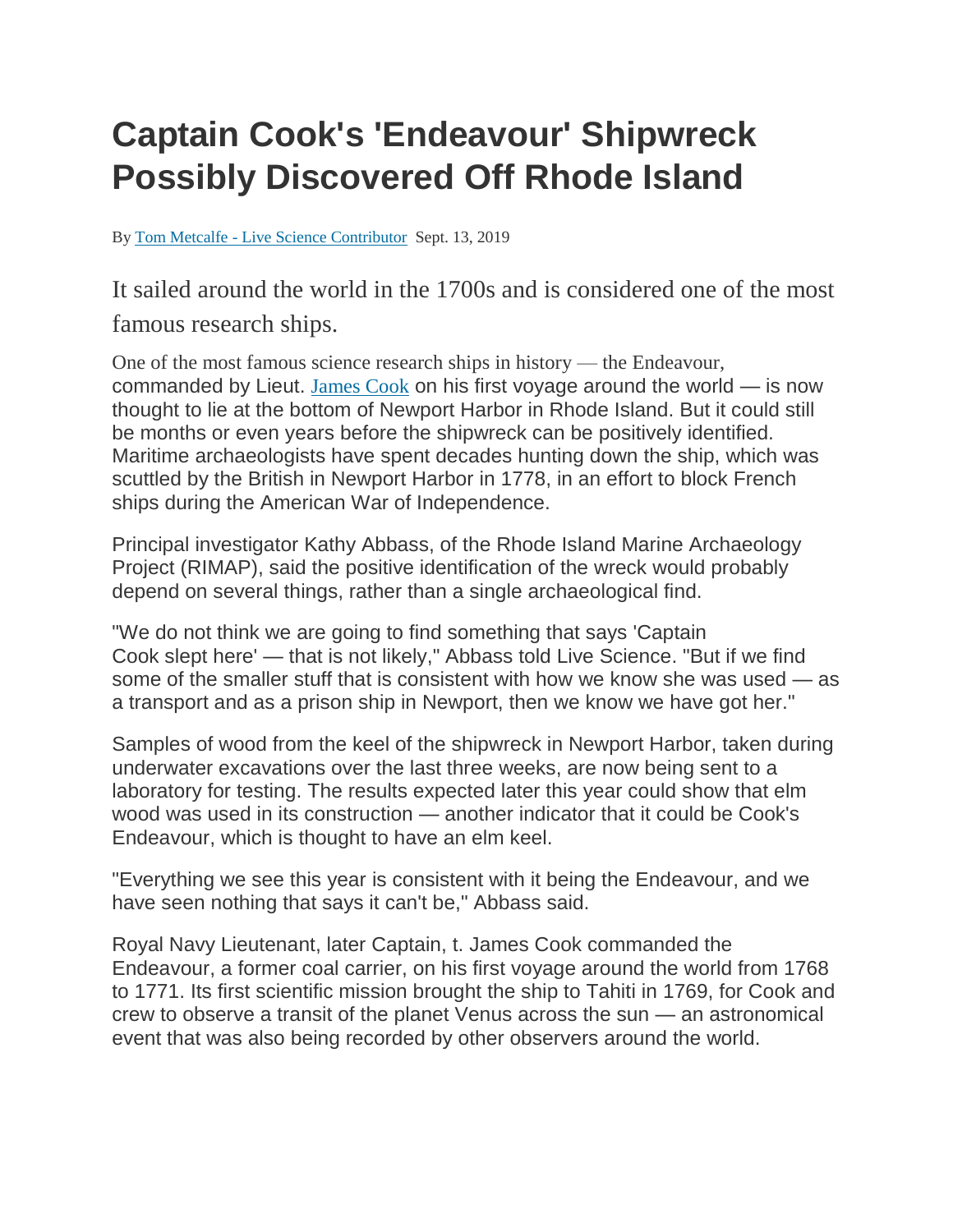Cook and the Endeavour then explored the South Pacific and mapped the coast of New Zealand, before making the first European landing in Australia, at Botany Bay in 1770.

While Cook concentrated on navigation and mapping, the expedition's naturalist, Joseph Banks, and eight other scientists recorded hundreds of unknown plant and animal species, including the first sighting by Europeans of a "kanguru."

After its return to England, the Royal Navy sold the Endeavour, deeming it unfit for further service. It was renamed the Lord Sandwich and used in 1776 to ferry British troops to fight in [the American War of Independence](https://www.livescience.com/4995-declaration-independence-changed-world.html).

The British also used it as a prison ship off Newport during the war, and in 1778 it was one of at least 13 ships scuttled by the British in Newport Harbor to prevent an invasion by French warships — France was then an ally of the American revolutionaries.

Abbass said that RIMAP investigators first detected the wreck in 1993, when it was identified as one of the ships scuttled by the British. But they learned by 1999 that the ship in the scuttled fleet called the Lord Sandwich had previously been Cook's Endeavour, [according to RIMAP](http://www.rimap.org/programs/lord-sandwich-endeavour-newport).

The search had proceeded slowly, due to the difficulty identifying the many shipwrecks detected in Newport Harbor, and because of limited funds. But the investigators are now more sure than ever that they had found the right shipwreck, she said.

For many years, a different shipwreck at Newport was thought to be that of Cook's Endeavor — that of a ship named La Liberté, which had rotted beside the shore for many years, Abbass said.

Wood recovered from that shipwreck toured the world as pieces of the Endeavour — a small piece even flew on the [Apollo 15 moon mission](https://www.space.com/17483-apollo-15.html) in 1971, when the command module was named after Cook's ship. La Liberté, some historians now think, had formerly been the HMS Resolution, Cook's flagship during his second round-the-world voyage from 1772 to 1775, Abbass said.

That could mean that two of Cook's four round-the-world ships ended up at Newport, within a few miles of each other, she said.

The [recent underwater excavations](http://www.rimap.org/programs/5d781a8aeb866c7c8f000001) by divers from RIMAP, the Australian National Maritime Museum and the Australian nonprofit Silentworld Foundation have recovered hundreds of artifacts from the wreck now thought to be the Endeavour and Lord Sandwich, including wood fragments, bits of leather, textiles, glass, ceramics, gun flints and ballast stones.